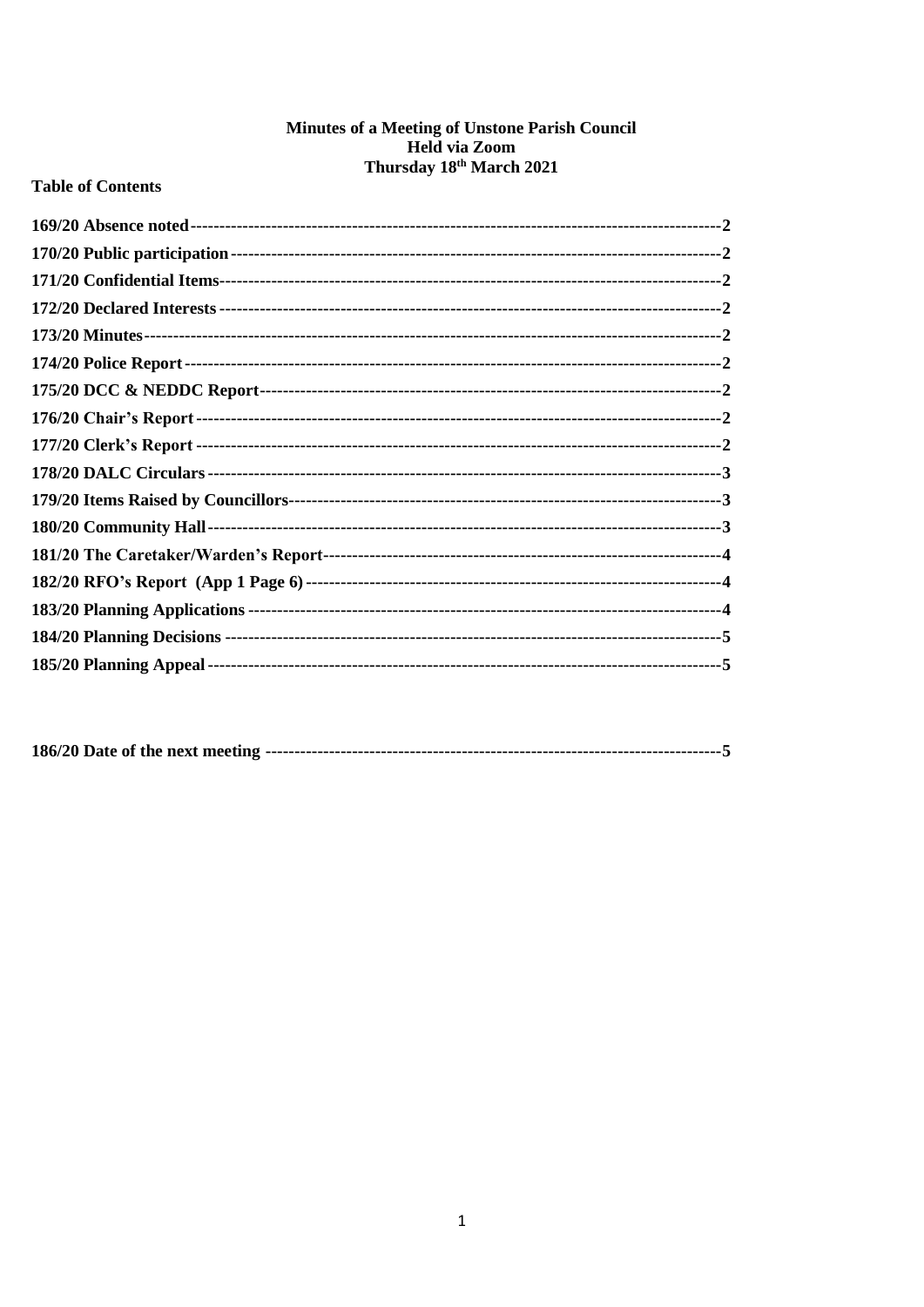#### **Minutes of a Meeting of Unstone Parish Council Held via Zoom Thursday 18th March 2021**

**Present:** Cllrs: Cllr A Dale (NEDDC & DCC), R Davison, J Hill, Cllr S Hopkinson, A Land, M Lilleyman, K Perkins T Rogers, R Smith & V Tebbs

**In Attendance:** E Smith (RFO) and M Brown (Caretaker/Warden)

<span id="page-1-0"></span>**169/20 Apologies/Absence noted** – Apologies were sent from J Clayton (Clerk). The minutes were completed by the Clerk from the Zoom video recording

<span id="page-1-1"></span>**170/20 Public participation** – no members of the public were present.

<span id="page-1-2"></span>**171/20 Confidential Items** - there were two confidential items on the Agenda, (no members of the public were present).

<span id="page-1-3"></span>**172/20 Declared Interests** - Cllr Dale declared an interest in the Dronfield Town Council, Joint Burial Committee and would not take part in any discussion or vote on the matter.

<span id="page-1-4"></span>**173/20 Minutes** of the UPC Meeting on Thursday 18<sup>th</sup> February 2021 were accepted by all and signed by the Chair. RESOLVED

<span id="page-1-5"></span>**174/20 Police Report –** PCSO Flowers had sent a report, the following crimes were reported in the parish in February: 1x Violence against the person, 1x Criminal Damage. Parking issues at Windmill Lane were being monitored. Volunteers were now required for the Speedwatch scheme.

# <span id="page-1-6"></span>**175/20 DCC & NEDDC Report - Cllr Dale reported:**

- 1. Rykneld had £1million green grant funding and had commenced work installing cavity wall insulation.
- 2. The Barrack House planning application had now been approved after thorough investigation by NEDDC Development Control.
- 3. Fleur De Llys developers were to resubmit a planning application for 2 smaller semi-detached houses, as part of the affordable housing scheme.
- 4. DCC were considering raising the bridge over Crow Lane. He would seek clarification and report back to the council.
- 5. Road safety poster competition organised by PCSO Flowers had received funding from the County Council. The winners would be contacted shortly.
- 6. Clay Cross had been successful in securing a £24.1million Town Deal regeneration grant.
- 7. Cllr Smith asked if NEDDC had released any further plans with regard to the cycle track through Unstone, there had been any progress in relation to the petition for a footpath at Apperknowle and if SYHA had released any information regarding their recent housing survey. Cllrs Dale confirmed he would look into these matters and report back. RESOLVED TO NOTE

# <span id="page-1-7"></span>**176/20 Chair's Report –** Nothing to report

**177/20 Clerk's Report**, the RFO presented the report in the Clerk's absence

- 1. The Government decision regarding virtual meetings is still pending, the Annual Meeting could be held prior to 7<sup>th</sup> May, the matter will add to next Agenda for a decision.
- 2. Local Elections going ahead in May. Purdah restrictions were now in place
- 3. Barrack House historical right of way map sent from member of the public forwarded to NEDDC Planning Dept for investigation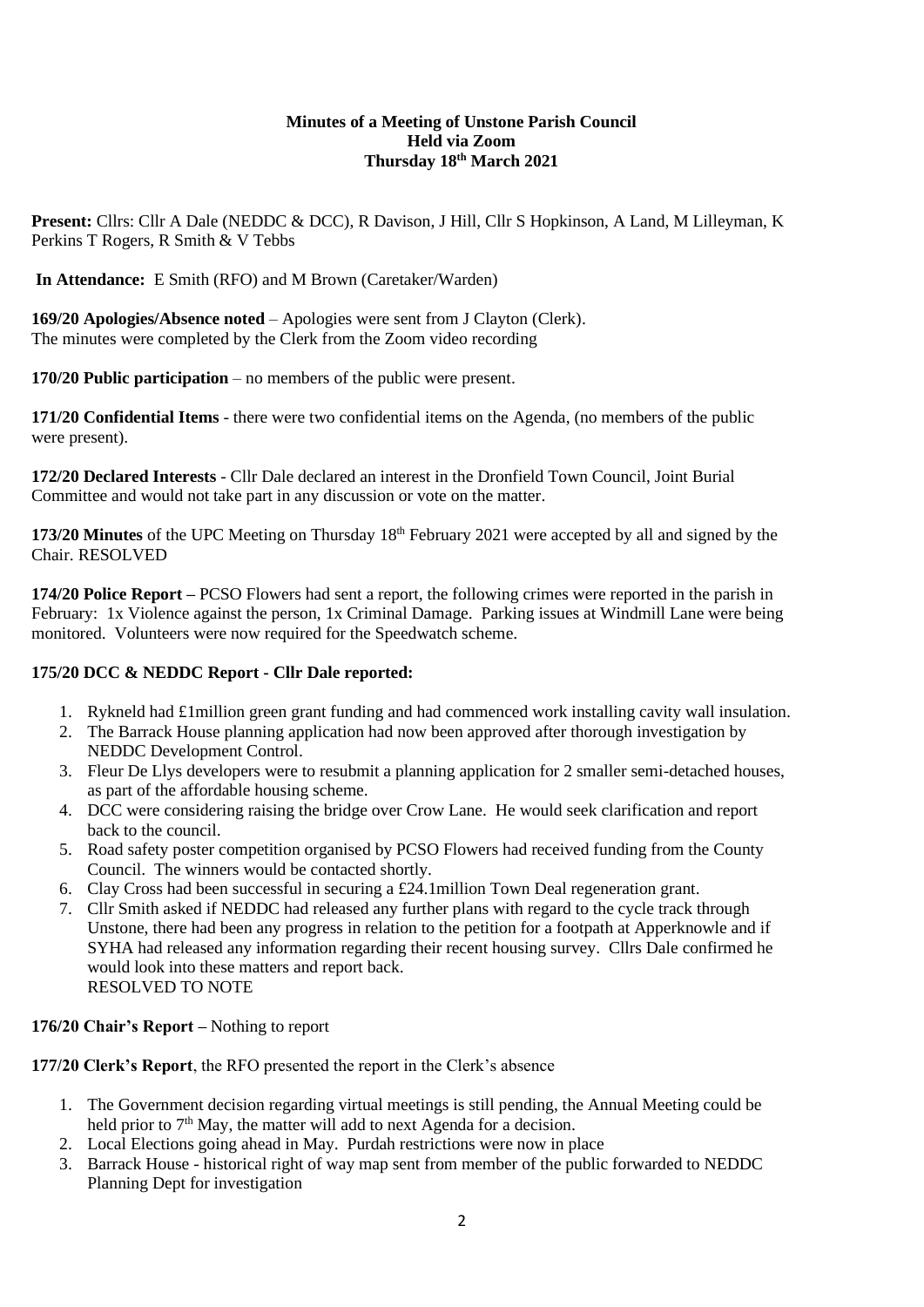- 4. DCC's Community Safety Report Cllrs attention is brought to the guidance on IT security and the need to ensure that all devices used for UPC business are secure as per UPC's GDPR policy.
- 5. A member of the public has confirmed that he has the leasehold title for the woodland opposite Gypsy Lane from Derbyshire County Council. He has been thinning the plantation in accordance with a Forestry Commission felling licence whereby 40% of the trees are being thinned to allow the better formed trees to develop (being a plantation on an old pit tip). The arising timber being extracted for firewood. RESOLVED TO NOTE

<span id="page-2-0"></span>**178/20 DALC Circulars** It was noted that all DALC memos and relevant correspondence had been circulated, copies were available from the Clerk. RESOLVED

## <span id="page-2-1"></span>**179/20 Items Raised by Councillors.**

- 1. The Chair formally welcomed Cllr Davison to Unstone Parish Council. Cllr Davison has signed acceptance of office paperwork, a DPI form had been sent to NEDDC and the UPC website had been updated accordingly. RESOLVED
- 2. Cllr Rogers reported the Parish Plan Working Group had met and had made some small amendments to the Plan. The RFO would now produce the accompanying financial report, the matter would be discussed in more detail at the April UPC meeting, when the suggested amendments would be considered by the full council, prior to the Annual Parish meeting. RESOLVED
- 3. Whittington Lane Park update the working group met with Vistry by Zoom  $2<sup>nd</sup>$  March, a site visit was scheduled 7<sup>th</sup> April. Quotations for the provision of play equipment were being sought and it was hoped they would be presented to the April UPC Meeting for consideration by the full council. RESOLVED
- 4. Middle Handley Land Trustee update, the Clerk had asked the Chatsworth Estate for assistance in identifying the local trustees. RESOLVED
- 5. DALC subs 2021/22 for approval £634.72 which included some free training places. All Cllrs were in agreement with the payment. RESOLVED
- 6. Consultation request Sex Establishment Policy Consultation SELPC/NED/2021 Cllrs made no comments regarding the application. RESOLVED
- 7. Consultation request Street Naming Fleur De Llys apartments Cllrs noted the information. RESOLVED
- 8. HR Confidential Approval of UPC Policy and Procedure Handbook, (which should be used in tandem with the NALC Grievance Policy), Cllrs approved the documents for use by UPC. RESOLVED
- 9. HR Confidential Staff Pay 2021/22 for approval. Cllrs approved that all staff should advance to the next SCP pay point with effect from April 2021. RESOLVED
- 1.

# <span id="page-2-2"></span>**180/20 Community Hall**

- 1. ASI have installed the new door sensor as previously approved.
- 2. ASI have also carried out 6 monthly inspection of the alarm system, all is in order.
- 3. A replacement pressure washer has been purchased for the Community Hall.
- 4. Defibrillator box has perished and cracked. The RFO was sourcing a new door. RESOLVED TO NOTE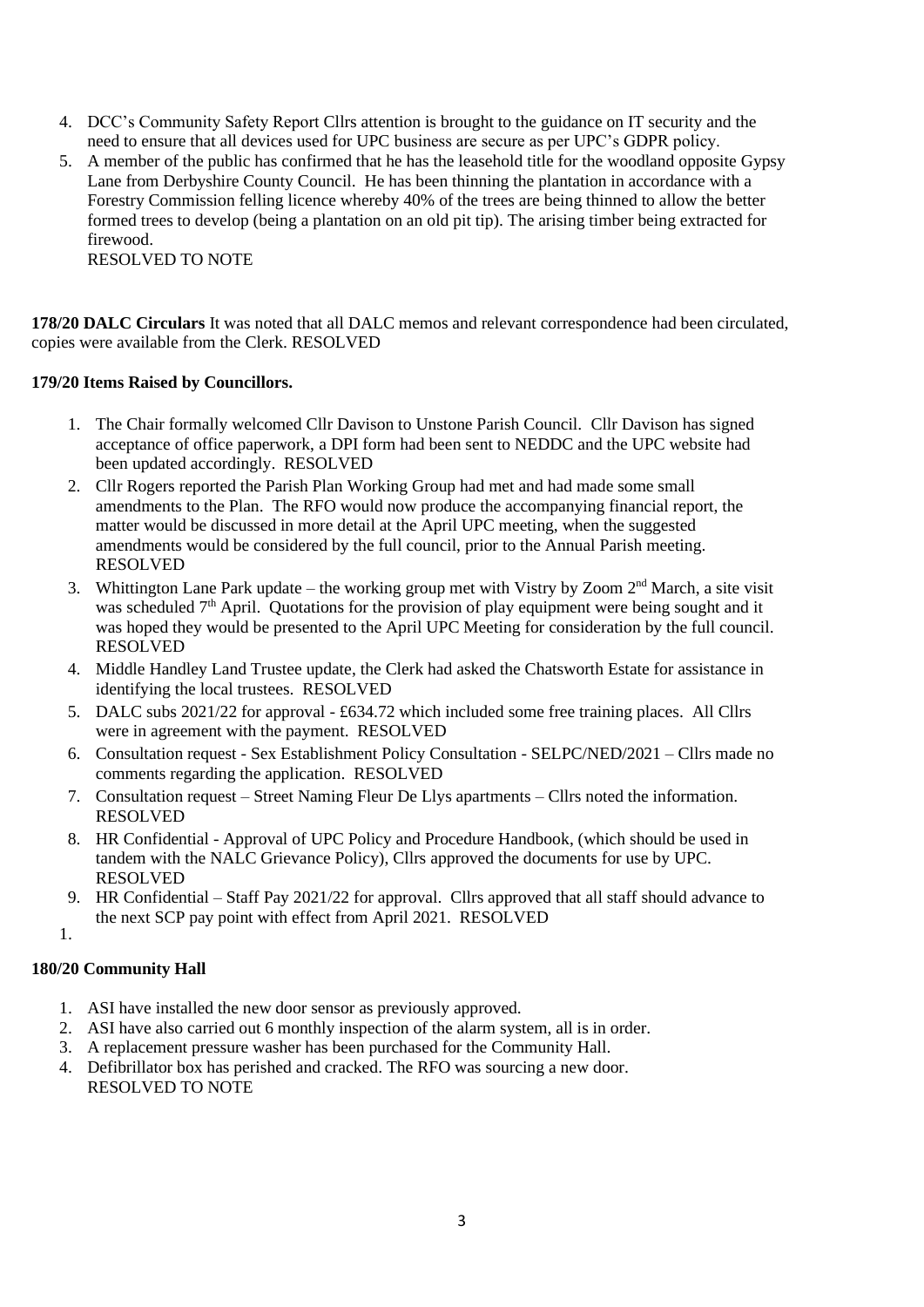#### <span id="page-3-0"></span>**181/20 The Caretaker/Warden's Report**

- 1. Routine checks on all bins. Grit bins, bus stops, dog bins benches etc around the parish completed
- 2. Routine play area inspections and litter picking carried out
- 3. Routine maintenance of shrub bed at Ramshaw
- 4. Reported several cases of fly tipping around parish to NEDDC, mainly Morton Lane area.
- 5. Replaced Notice Board at Unstone Green, with thanks to Cllr Smith. The Apperknowle board will be replaced in the near future.
- 6. The UPC Asset Register for all Community Hall and Parish Warden items/equipment had been updated, together with a list of benches, bus stops, dog bins, to add to the parish plan.
- 7. The bench at Summerley Low Rd has suffered some minor damage and will be repaired shortly.
- 8. The smaller bench at Summerley, on the grass triangle requires re setting in concrete and will be carried will be carried out in the near future.
- 9. A local resident on Hardhurst Rd contacted UPC, to raise concerns of overhanging branches from trees in Whittington Lane play area. I identified several branches that may require remedial work, photographs had been circulated to Cllrs. Councillors approved the remedial works - £ 310.00. RESOLVED
- *10.* The new dog bins at West Handley and Apperknowle have now been installed. The reloation of the bin at Whittington lane play area is still outstanding with NEDDC. *Clerk's Note: chased with NEDDC 19th March 2021.* RESOLVED TO NOTE

#### <span id="page-3-1"></span>**182/20 RFO's Report.**

- 1. The RFO's report had been circulated and was approved. RESOLVED
- 2. The Cheque /BAC's request for March 2021 £13,796.01, was unanimously approved along with the current income sheet and bank reconciliation (App 1). RESOLVED
- 3. The RFO reported that UPC had received £19,669 Covid Support Grants to cover lost income since March 2021. RESOLVED TO NOTE
- 4. The installation of the roller shutter at the Community Hall was still outstanding and the contractor had been contacted and asked for a start date for the works. RESOLVED TO NOTE
- 5. Kompan had been contacted regarding the gate for Brierley Park and would undertake a site visit when next at Brierley Park. RESOLVED
- 6. The survey of all trees on parish land was due this year, several quotations had been received ranging from £414 - £789. Cllrs decided to ask the provider of the cheapest quotation, Ian Truman to conduct the survey in August 2021.RESOLVED

## <span id="page-3-2"></span>**183/20 Planning Applications**

- 1. 20/01124/FL | Erect one number 4 Bedroom Detached property, and one number 3 Bedroom property on the redundant car park (afforable housing), previously associated with the Fleur De Lys Hotel and Public House (Amended Plans) (Amended Title) | Fleur De Lys Hotel Main Road Unstone Dronfield S18 4AB
- 2. 21/00183/FLH | Application for a single storey rear extension (Affecting a public right of way) | The Barn Chesterfield Road Unstone Dronfield S18 4AF
- 3. 21/00185/DISCON | Applications to discharge Conditions 9 (Site Investigation) and 10 (Remediation Works) pursuant to plannning application 20/00635/FL | Summerley Farm Summerley Lower Road Apperknowle Dronfield S18 4BB
- 4. 21/00228/AMEND | Application for non-material amendment to planning application 18/00564/CUPDMB to change timber windows to aluminium | Top Farm Ash Lane Summerley Apperknowle Dronfield S18 4BA
- 5. 21/00136/FLHPD | Application under the neighbour notification scheme for a single storey rear extension | Briars Westfield Lane Middle Handley Sheffield S21 5RY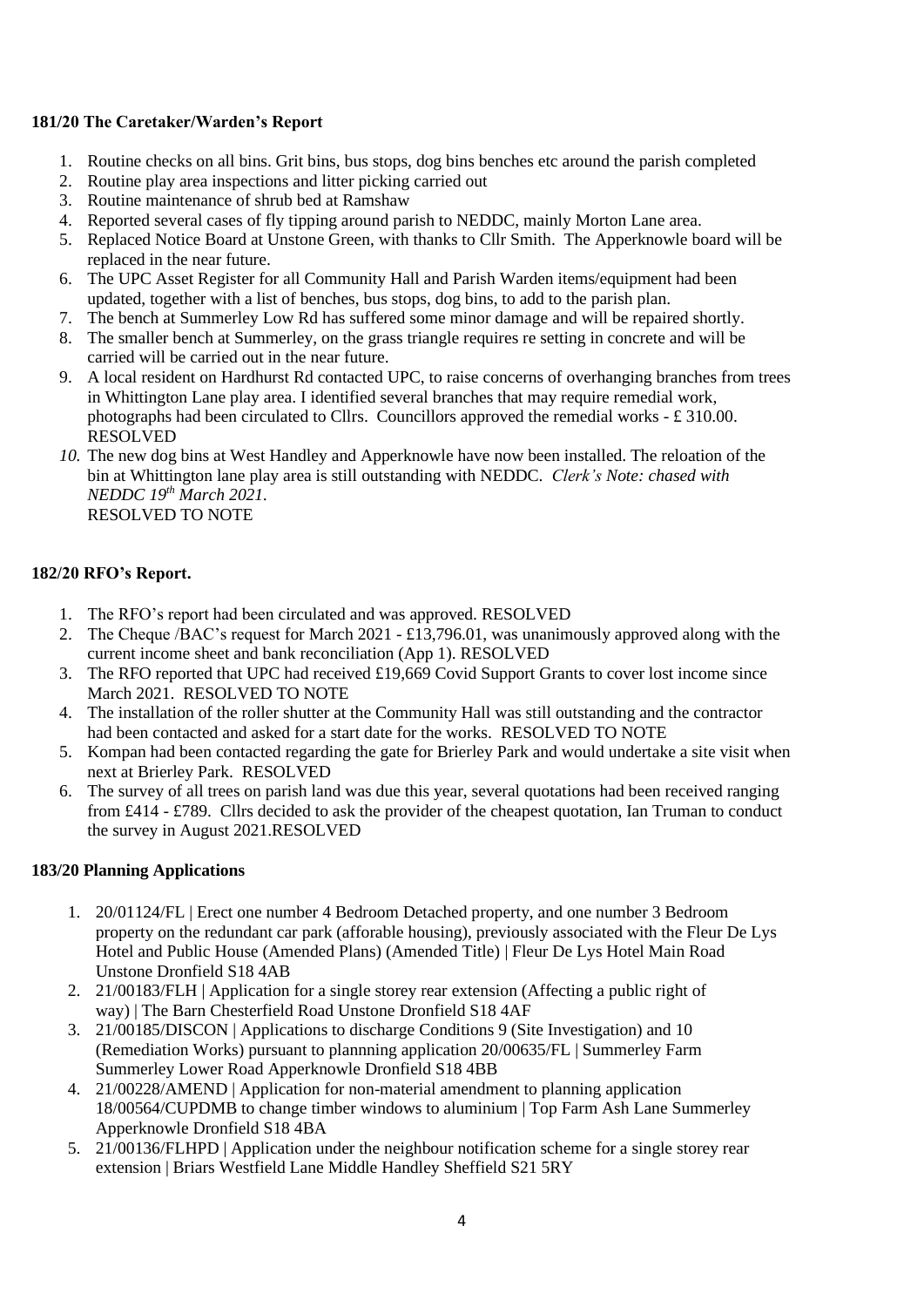Cllrs made raised no objections to the above applications. RESOLVED

#### **184/20 Planning Decisions**

- 1. 20/01312/FLH | Demolition of existing outbuilding and construction of two-storey side extension | 22 Loundes Road Unstone Dronfield S18 4DE – Cond Approved 22 Feb 2021
- 2. 21/00023/DISCON | Application to discharge conditions 10 (Waste storage and collection) and 11 (Plot 8 second floor window) pursuant to 19/00113/FL | Fleur De Lys Hotel Main Road Unstone Dronfield S18 4AB. Conditionally approved 3rd March 2021
- 3. 21/00036/CATPO | Notification of intention to fell 2no plum, 3no pear and 1no Silver Birch located within the West Handley Conservation Area | 5 Cavendish Square Main Road West Handley Marsh Lane Sheffield S21 5RZ. No objection 4<sup>th</sup> March 2021

Cllrs noted the listed planning applications. RESOLVED

**185/20 Planning Appeals Town and Country Planning Act,** 1990 Site at: 216 Sheffield Road Unstone Dronfield S18 4DBProposal: Outline application with all matters reserved for 1no dwelling at the rear of the property.

Cllrs noted the Planning Appeal. RESOLVED

<span id="page-4-0"></span>**186/20 Date of the next meeting** was confirmed for Thursday 15<sup>th</sup> April 2021 **187/20** The meeting closed at 7.50 pm

Page 5 of 5 Chair's signature…………………………………………………………………15th April 2021